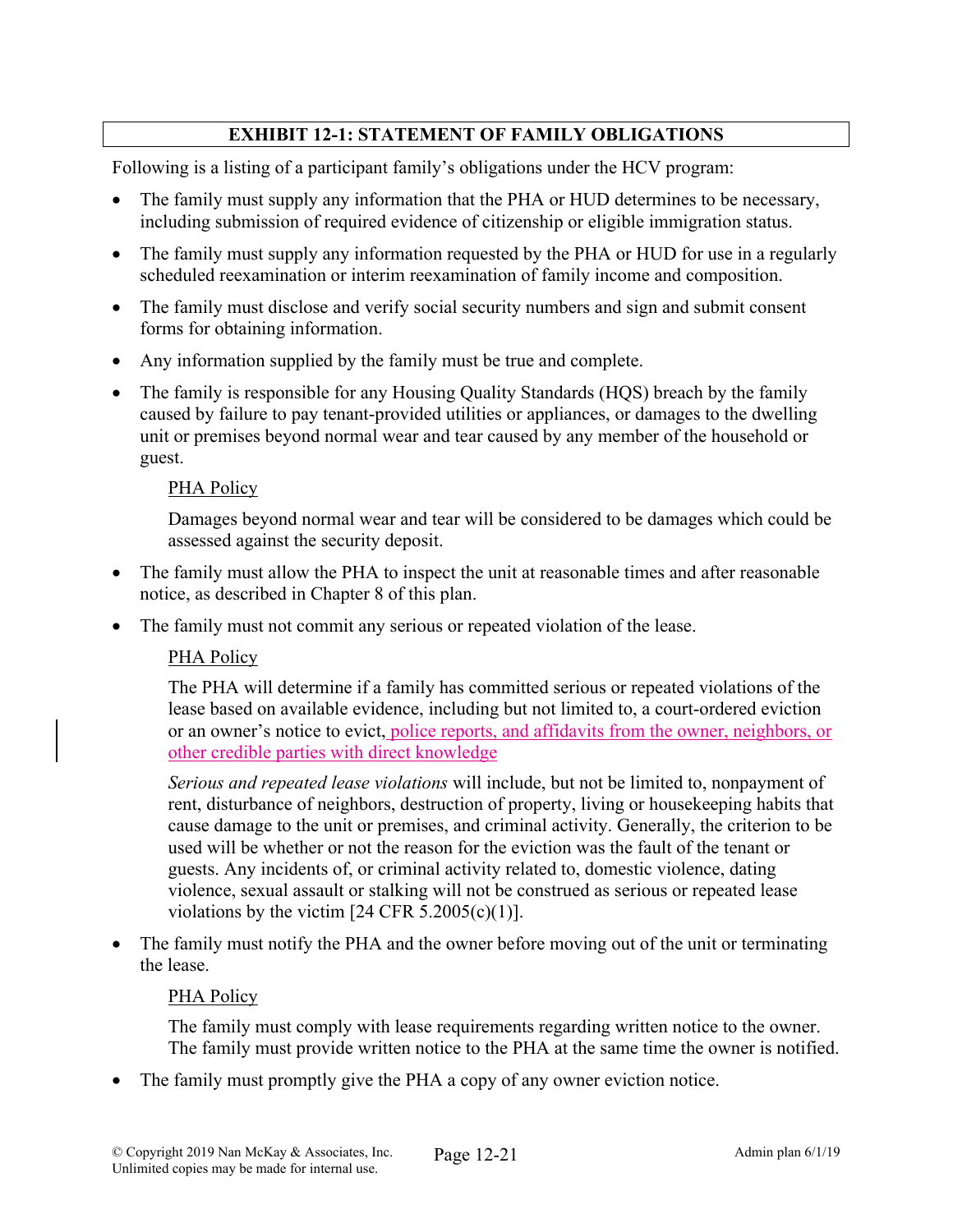The family must use the assisted unit for residence by the family. The unit must be the family's only residence.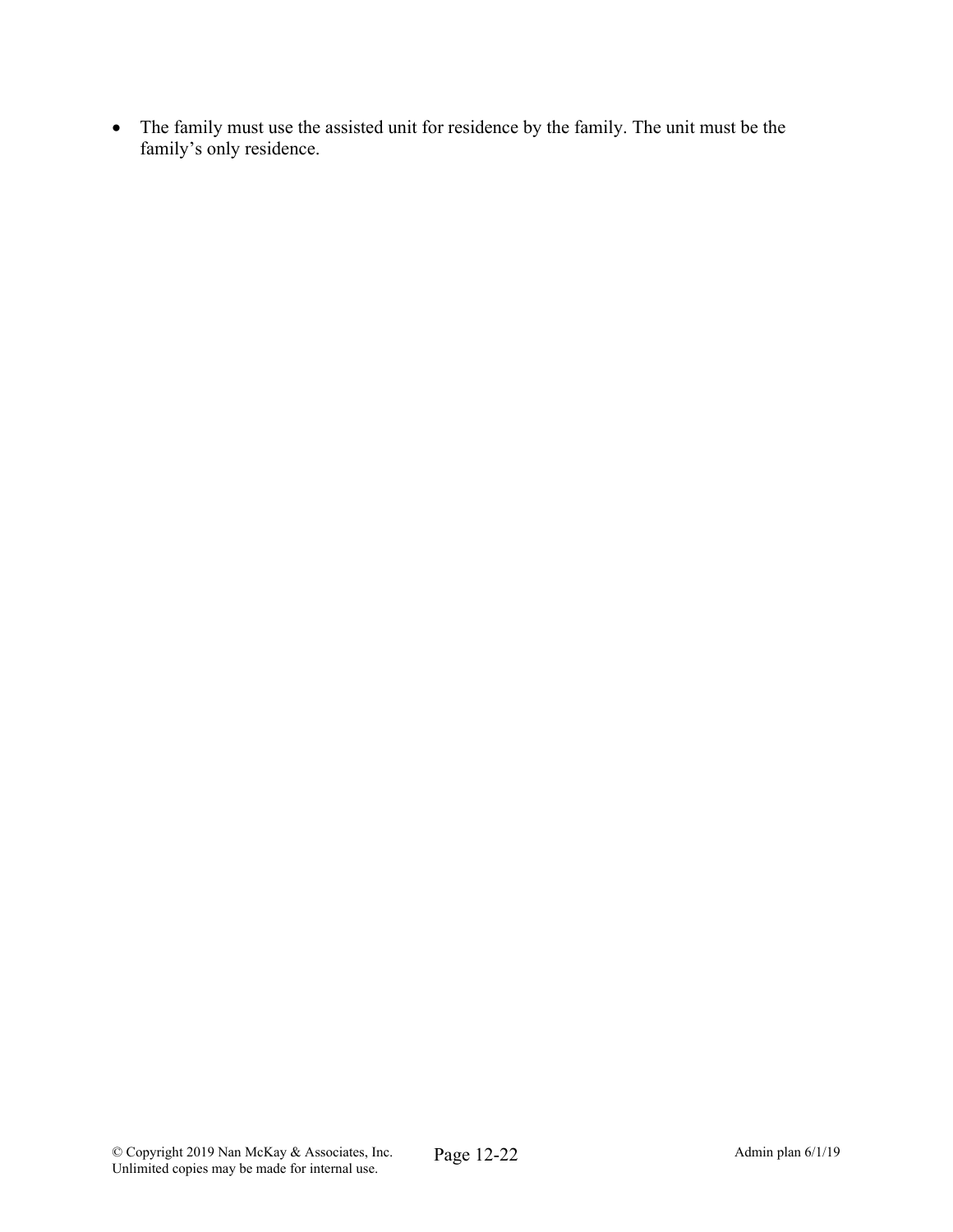The composition of the assisted family residing in the unit must be approved by the PHA. The family must promptly notify the PHA in writing of the birth, adoption, or court-awarded custody of a child. The family must request PHA approval to add any other family member as an occupant of the unit.

## PHA Policy

The request to add a family member must be submitted in writing and approved prior to the person moving into the unit. The PHA will determine eligibility of the new member in accordance with the policies in Chapter 3.

- The family must promptly notify the PHA in writing if any family member no longer lives in the unit.
- If the PHA has given approval, a foster child or a live-in aide may reside in the unit. The PHA has the discretion to adopt reasonable policies concerning residency by a foster child or a live-in aide, and to define when PHA consent may be given or denied. For policies related to the request and approval/disapproval of foster children, foster adults, and live-in aides, see Chapter 3 (Sections I.K and I.M), and Chapter 11 (Section II.B).
- The family must not sublease the unit, assign the lease, or transfer the unit.

### PHA Policy

Subleasing includes receiving payment to cover rent and utility costs by a person living in the unit who is not listed as a family member.

- The family must supply any information requested by the PHA to verify that the family is living in the unit or information related to family absence from the unit.
- The family must promptly notify the PHA when the family is absent from the unit.

### PHA Policy

Notice is required under this provision only when all family members will be absent from the unit for an extended period. An extended period is defined as any period greater than 30 calendar days. Written notice must be provided to the PHA at the start of the extended absence.

- The family must pay utility bills and provide and maintain any appliances that the owner is not required to provide under the lease [Form HUD-52646, Voucher].
- The family must not own or have any interest in the unit, (other than in a cooperative and owners of a manufactured home leasing a manufactured home space).
- Family members must not commit fraud, bribery, or any other corrupt or criminal act in connection with the program. (See Chapter 14, Program Integrity for additional information).
- Family members must not engage in drug-related criminal activity or violent criminal activity or other criminal activity that threatens the health, safety or right to peaceful enjoyment of other residents and persons residing in the immediate vicinity of the premises. See Chapter 12 for HUD and PHA policies related to drug-related and violent criminal activity.